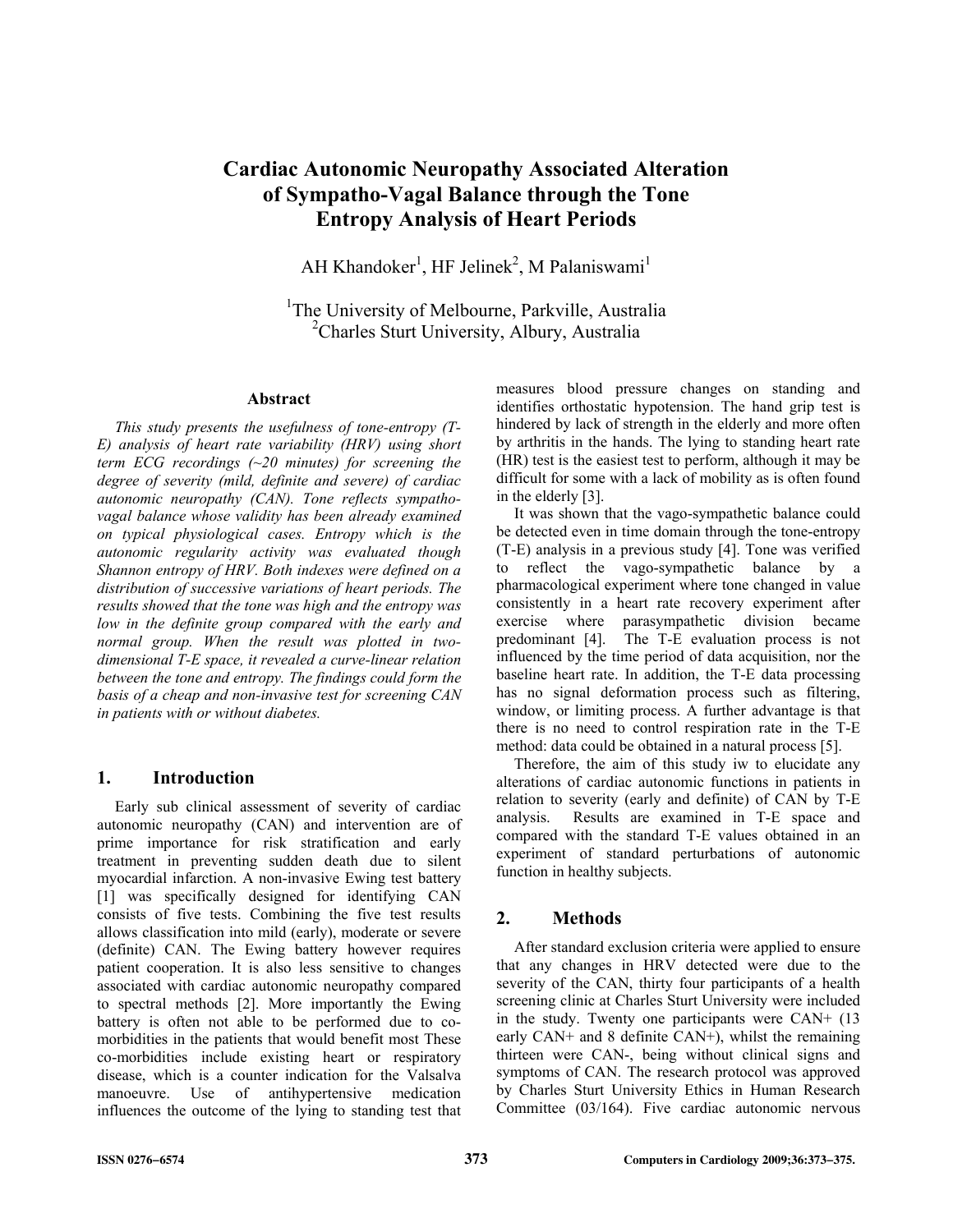system function tests as described by Ewing were recorded. These measured change in heart rate during lying to standing, deep breathing and Valsalva manoeuvre. Change in blood pressure was measured for lying to standing and hand-grip test. The criterion for no autonomic neuropathy was that all five cardiac autonomic nervous system function tests had to be within the normal range. For early signs of CAN one heart rate test had to be abnormal or two borderline. Definite CAN was defined as two or more heart rate tests had to be abnormal plus one or more of the blood pressure tests. ECGs were recorded over 20 minutes using a lead II configuration (Maclab ADInstruments, Australia) and recorded on Macintosh Chart version 5 with a sampling rate set at 400 Hz and a notch filter at 50 Hz. Intervals between successive R waves of the QRS complex (i.e. R-R intervals in seconds) were calculated using the algorithm developed by Pan and Tomkin [6]. The HRV analysis described in the following sections was performed on 1000 RR intervals.

#### **2.1. Tone-entropy method**

The methodology was described in detail in previous reports [4,5]. In brief, acquired heart periods (RR intervals) are transformed into percentage index (PI) time series:

$$
PI(n) = [H(n) - H(n+1)] \times 100/H(n)
$$
 (1)

where  $H(n)$  is a heart period time series, and *n* a serial number of heart beats. The tone is defined as a first order moment (arithmetic average) of this PI time series as:

$$
\sum_{n} PI(n) / N \text{ (non-dimensional)}
$$
 (2)

where N is a total number of PI terms. The tone, balance between accelerations  $(PI > 0)$  and inhibitions  $(PI)$  $(0, 0)$  of the heart, represents the sympatho-vagal balance faithfully as appreciated in all the previous studies [4,5]. The entropy is defined on PI probability distribution by using Shannon's formula [7]:

$$
-\sum_{n} p(i) \log_2 p(i) \quad \text{(bit)} \tag{3}
$$

where  $[p(i)]$  is a probability that  $PI(n)$  has a value in the range,  $i \leq P I(n) \leq i + 1$ , *i* an integer. The entropy evaluates total acceleration–inhibition activities, or total heart period variations, in a familiar unit of bit. It is to be remarked that the tone has no corresponding parameters in conventional methods. The tone has an origin in the investigations in the last century where autonomic control of heart rate was studied as an antagonistic interactive operation between acceleration and inhibition. On the contrary, the entropy evaluates HRV almost the same way as conventional second-order moments, for example, as standard deviation.

## **3. Results**

Figure 1 illustrates typical examples of heart periods (RR intervals), PI time series and their histograms selected from normal and definite CAN+ groups. Alteration of the distributions is clearly discernible. Figure 2 illustrates individual and averaged data of tone and entropy in normal $(N)$ , early $(e)$  CAN+ and definite $(d)$ CAN+ groups. A clear tendency was noticed corresponding with the severity of CAN. Tone increased significantly (p<0.05) with severity of CAN [-0.02454±0.0182 (dCAN+), -0.0561±0.0366 (eCAN+)], whereas entropy decreased significantly  $(p<0.05)$  with the severity of CAN [1.9285±0.353 (dCAN+), -2.344±0.422 (eCAN+)]. Averaged data of the three groups are shown by rectangles (mean  $\pm$  SE). Three rectangles were arranged on the curvi-linear relation.



Figure 1. Typical heart period (RR intervals) time series (A), PI time series deduced from left (B), and its probability distributions in histogram (C) selected in each group (Normal and definite CAN+).